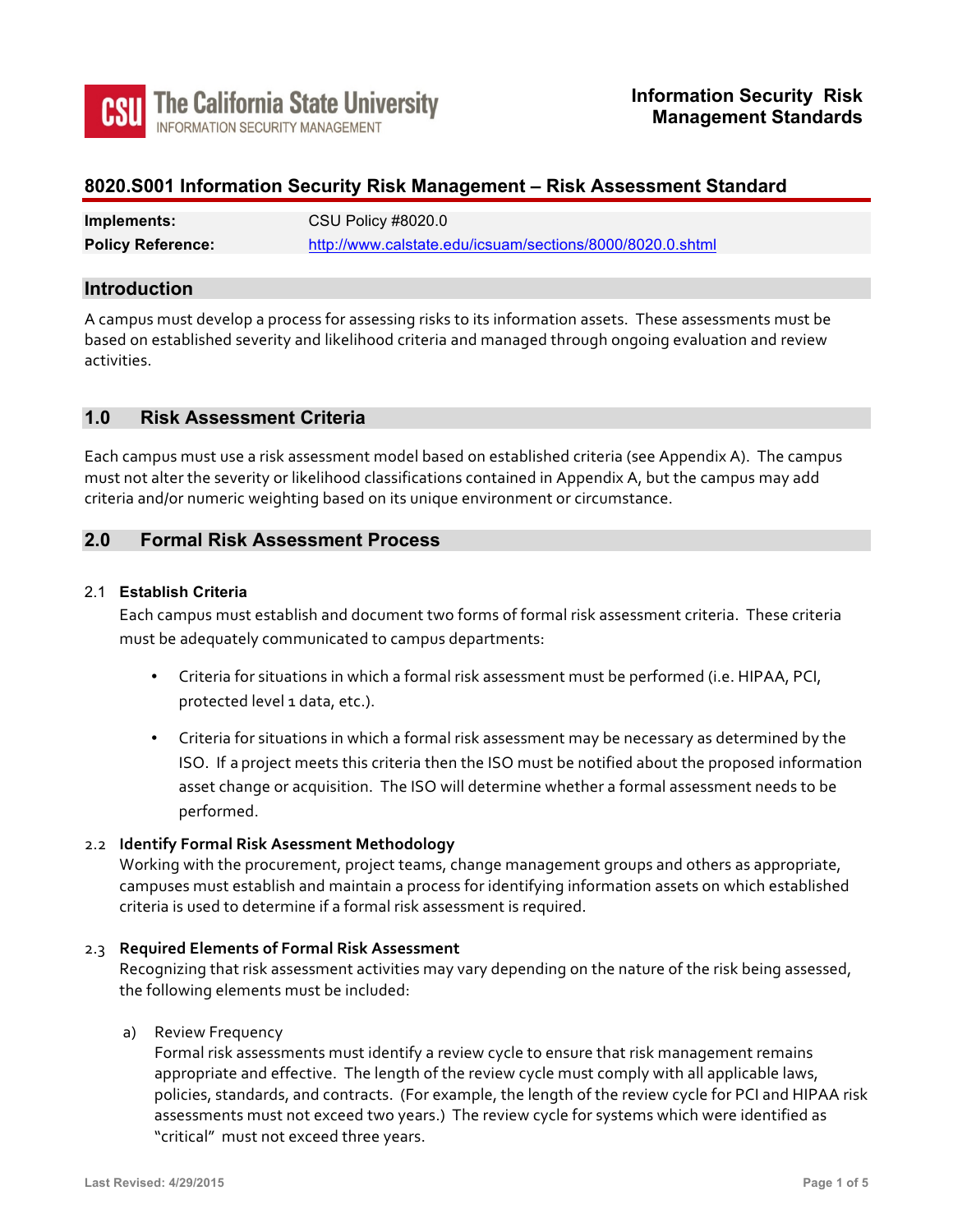b) Risk Exposure

Each formal risk assessment must use the established risk assessment criteria (See Appendix A) to establish a risk exposure for the identified system, process, asset, etc.

 c) Documentation and Retention

 Written records of the formal risk assessment and supporting materials must contain sufficient detail to facilitate periodic review and must be retained for a minimum of 3 years.

 d) Approval

The campus ISO is responsible for approving the formal information security risk assessment.

## **3.0 Informal Risk A ssessment Process**

Informal risk assessments may be used for those systems, assets, processes, etc. not considered critical to the organization and/or which fail to meet the criteria for formal risk assessment. Records of informal risk assessments may be in the form of email or other notes and should contain a statement of the dependencies, premises and facts upon which the opinion is based.

## **REVISION CONTROL**

## **Revision History**

| <b>Version</b> | <b>Revision Date</b> | <b>Revised By</b> | <b>Summary of Revisions</b>                      | Section(s)<br><b>Revised</b> |
|----------------|----------------------|-------------------|--------------------------------------------------|------------------------------|
| 0.1            | 11/25/14             | Macklin           | First draft - ISAC development team              | All                          |
| 0.3            | 2/6/14               | Macklin           | Incoroprated team comments                       |                              |
| .4             | 3/10/15              | Macklin           | Incorporated team comments                       |                              |
| .5             | 4/28/15              | Luvisi            | Incorporated CISO comments                       | 2.3                          |
| .6             | 4/29/15              | DeCato            | Made Cosmetic changes like font type and<br>size | All                          |

## **Review / Approval History**

| <b>Review Date</b> | <b>Reviewed By</b> | Action (Reviewed, Recommended or Approved)                                |  |  |
|--------------------|--------------------|---------------------------------------------------------------------------|--|--|
| 6/3/15             | Perry (CISO)       | Reviewed: Submitted to ITAC/ISAC. Review Timeframe: 6/11/15 until 7/11/15 |  |  |
| 7/13/15            | Perry (CISO)       | Approved for Posting                                                      |  |  |
|                    |                    |                                                                           |  |  |
|                    |                    |                                                                           |  |  |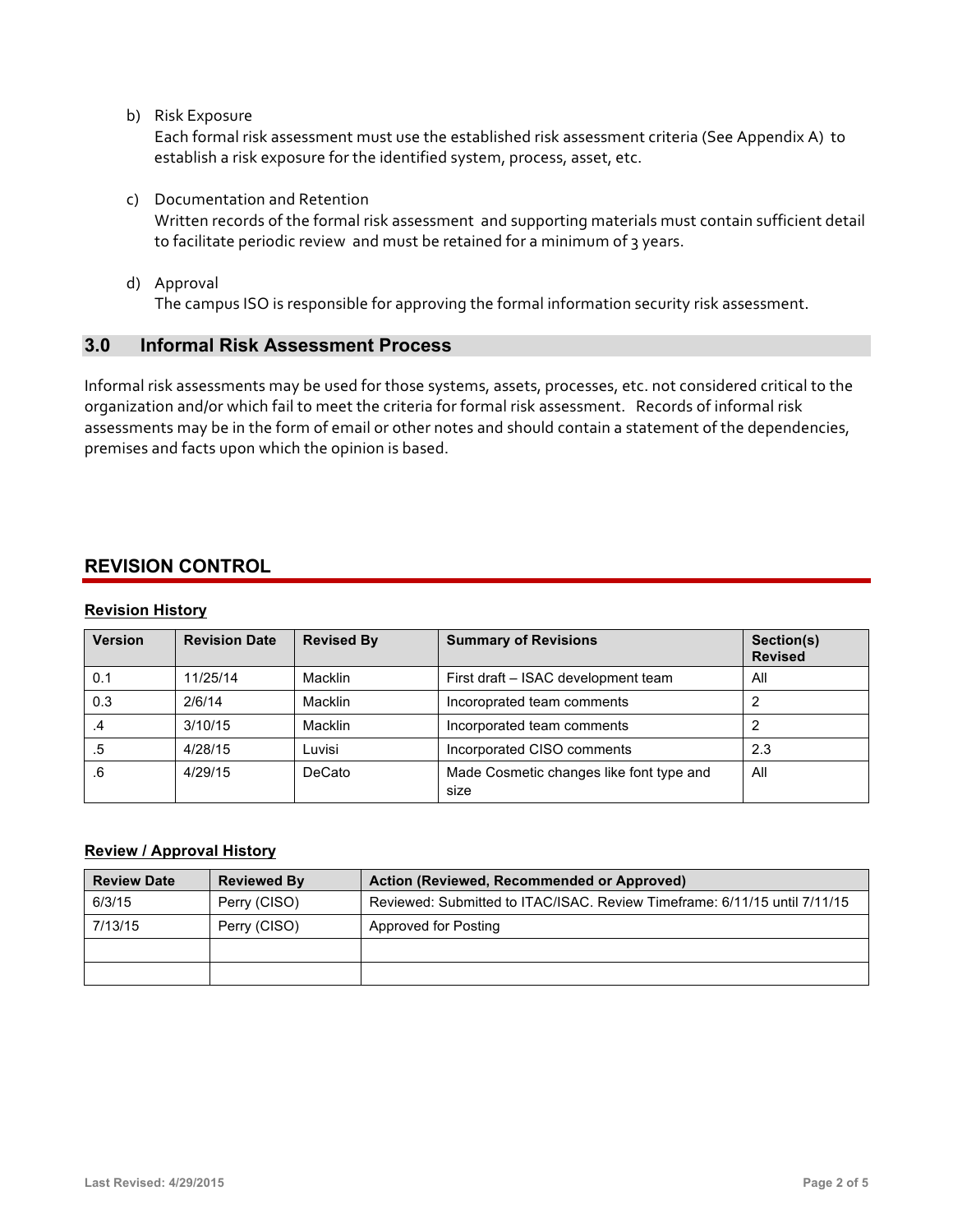------APPENDIX A-------------------

# **Severity Scale (derived from SANS)**

 **Critical** - May allow full access to or control of the application, system, or communication including all data and functionality.

- The attacker is not limited in access after execution, they may be able to escalate privileges.

- Possible disclosure of 500 or more records containing sensitive or confidential information.

 - Allows modification or destruction of all critical/sensitive data.

- Total shutdown of a critical service or services.

High - May allow limited access to or control of the application, system, or communication including only certain data and functionality.

- The attacker can access the sensitive data or functionality of a user, either limited to a specific piece of data and/or a specific user.

- An outside attacker can execute arbitrary code at the level of the user.

 - Ability for a user to access unauthorized functionality.

 - Allows limited modification or destruction of critical/sensitive data, either limited to a specific piece of data and/or a specific user.

- Severe degradation of a critical service or services.

- Exposure of sensitive system or application information that provides implementation details that may be used to craft an exploit.

 - Breach may be difficult to detect.

 **Moderate** - May indirectly contribute to unauthorized activity or just have no known attack vector. Impact may vary as other vulnerabilities or attack vectors are identified.

 - Weaknesses that can be combined with other vulnerabilities to have a higher impact.

- Disclosure of information that could aid an attacker.

 - Any vulnerability that can hinder the detection or investigation of higher impact exploit.

- Fines greater or equal to \$10,000 and less than \$50,000.

Low - May indirectly contribute to unauthorized activity or just have no known attack vector. Impact may vary as other vulnerabilities or attack vectors are identified.

 - Deviation from a recommended practice or emerging standard.

 - May be the lack of a security process or procedure to govern or manage security related activities.

 - No direct exposure of data.

- Fines less than \$10,000.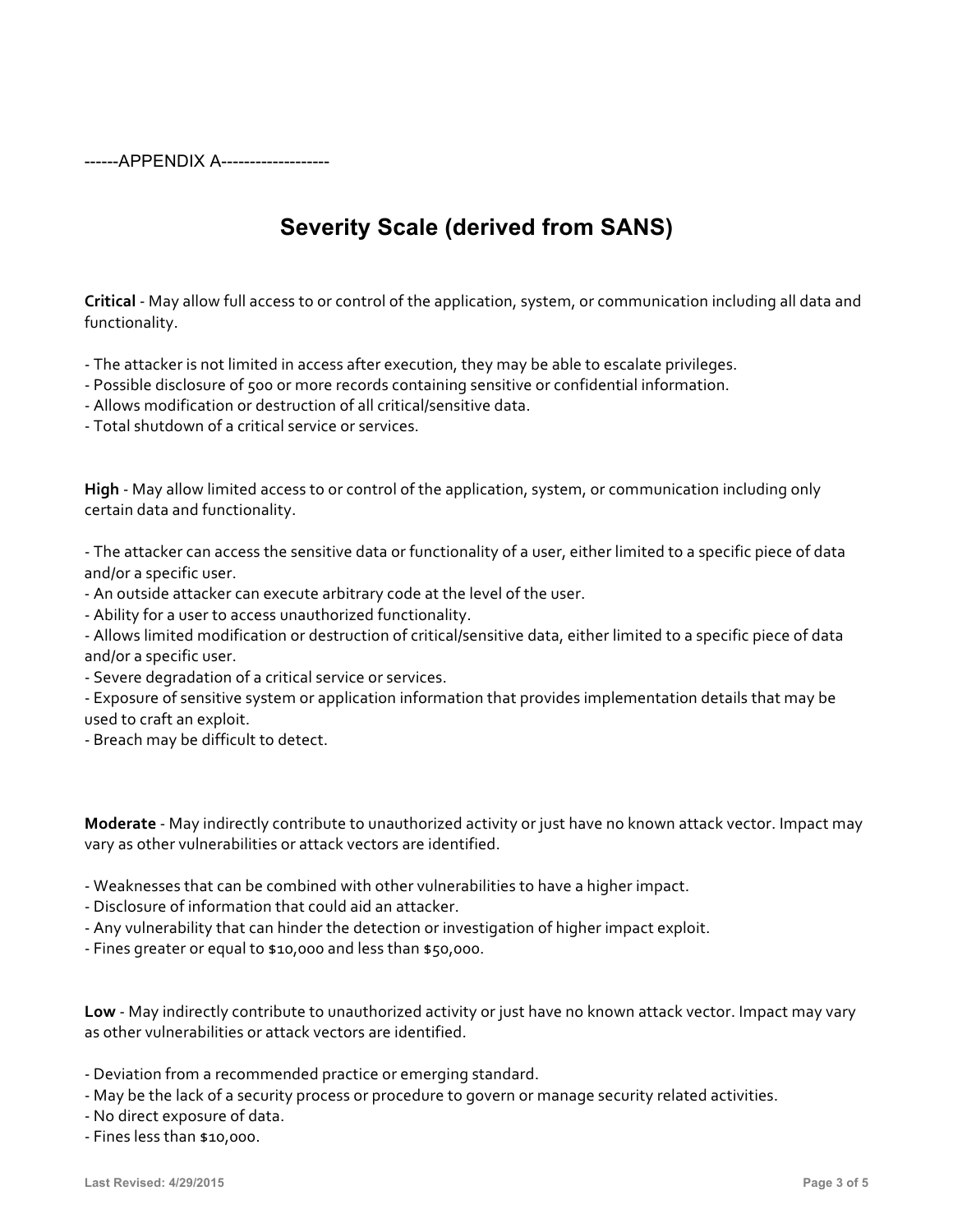- Would not contribute to the exposure of confidential information.

- Would not enable alteration of stored records.
- Would not impact the availability of critical campus systems.

## **Likelihood Scale**

**Very High** - Exposure is apparent through casual use or with publicly available information, and the weakness is accessible publicly on the Internet.

- Can be exploited by large anonymous population (Any Internet host).
- Vulnerability can be exploited from the general Internet.
- Possible with only publicly available information.
- No specific attack skills are required, such as general user knowledge.

**High** - The threat-source is highly motivated and sufficiently capable, and controls to prevent the vulnerability from being exercised are ineffective.

- Can be exploited by extended campus population (students, guests)
- Can be exploited by anyone that can reach the network, no authentication required.

- Vulnerability can only be exploited from related networks to which the organization does not control access. (vendors)

- Simple (easily guessable) authentication may be required for exploit.
- Possible with limited knowledge of target configuration.

- Basic attack skills are needed, such as an automated attack (i.e. there exists a metasploit module, or known attack)

**Moderate** - The threat-source is motivated and capable, but controls are in place that may impede successful exercise of the vulnerability.

- Can be exploited by a limited and known population.
- Vulnerability can be exploited through the internal company network or client connection only.
- Simple authentication is required for exploit.

- Vulnerability requires a user to be 'tricked' into taking some action (e.g. a targeted phishing message or a request to go to a website and download a file).

- Possible only with detailed internal information or reasonable guessing.
- Expert technical knowledge is needed such as knowledge of available attack tools.

Low - The threat-source lacks motivation or capability, or controls are in place to prevent, or at least significantly impede the vulnerability from being exercised.

- Threat source is employee
- Vulnerability can be exploited through the internal campus network only.
- Single strong authentication is required for exploit.
- Possible only with a significant amount of guesswork or internal information.

 - Vulnerability can be exploited with local physical access only and resources have physical access controls, but are still accessible to a large number of people.